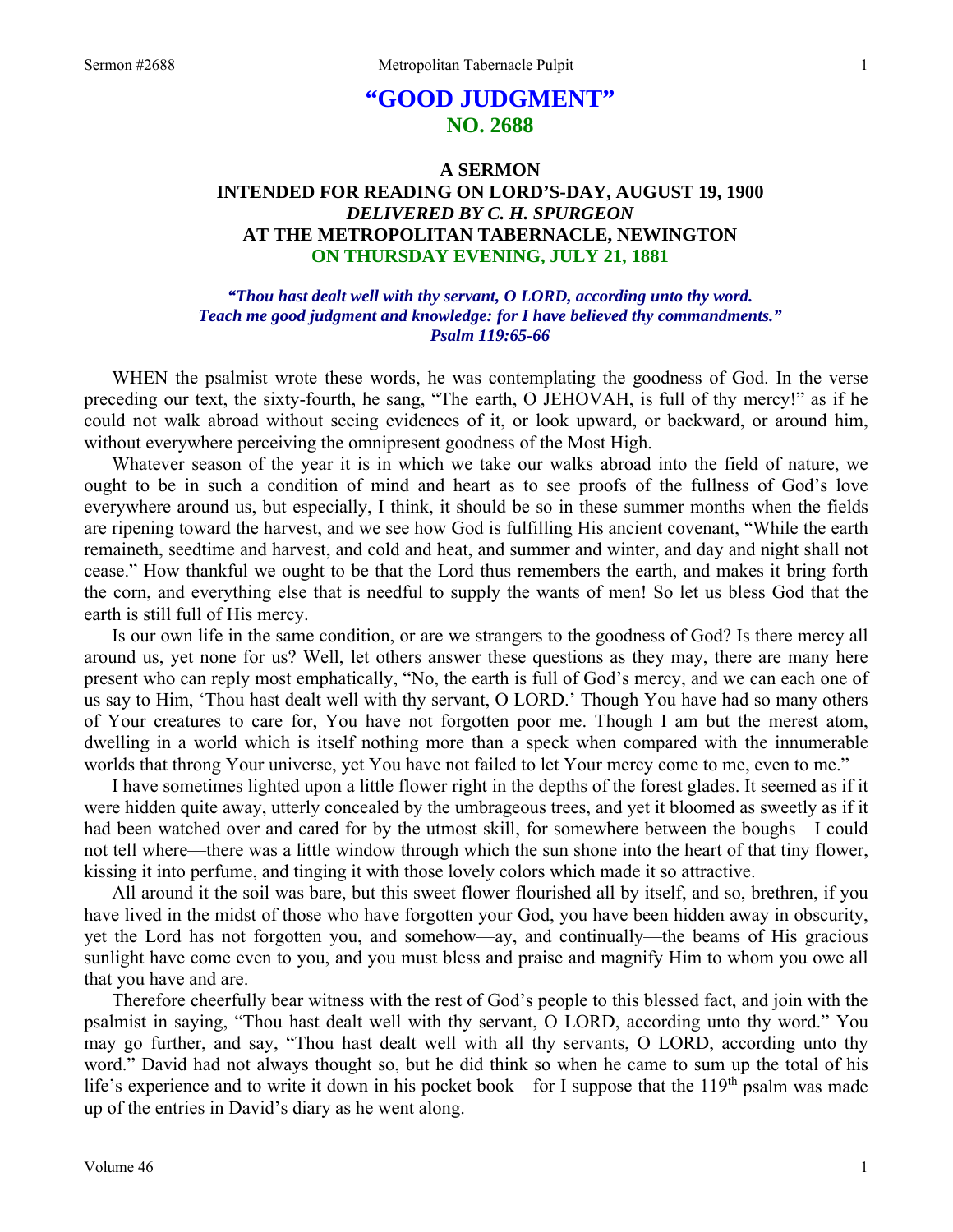This was the summary of all that he had experienced, that God had dealt well with him, but as he had not always thought so, he felt that he had been very much misled and mistaken in judgment, and hence he prayed this prayer, "Teach me good judgment and knowledge: for I have believed thy commandments."

There will be three things for me to talk about tonight. First, *judgment expressed.* David expressed his judgment as to how God had dealt with him, and very sound and judicious judgment it was, "Thou hast dealt well with thy servant, O LORD, according unto thy word." Secondly, I shall have to speak to you about *judgment desired,* "Teach me good judgment and knowledge," and thirdly, I shall tell you about *judgment possessed.* The psalmist did already possess a measure of good judgment, he was not altogether left to be as the foolish, for he could truthfully say to the Lord, "I have believed thy commandments." He had possessed judgment enough for that, and that is one reason why he might expect to have more, for it is an old law of God's kingdom, "Whosoever hath, to him shall be given, and he shall have more abundance."

**I.** First then, here is David's JUDGMENT EXPRESSED, "Thou hast dealt well with Thy servant, O LORD."

Looking through his past life, he came to the conclusion, first, that *God had dealt with him.* It is a very awe inspiring truth, and one that should make us feel, that this life is a solemn thing, because in it God deals with us. We thought that we had been having dealings with our fellow men, and so we have, but all the while there has been another who has also been dealing with us, and we say, "Under all, and over all, and within all, have been the dealings of His providence," or rather let us say, "the dealings of God Himself," so that we can personally say, "Thou hast dealt with thy servant." It will not be full of wonder if we add, "How dreadful is this place! This is none other but the house of God and this is the gate of heaven. Surely the LORD is in this place."

There are some who cannot or who will not see that God deals with men in this mortal life. Alas, for them! God is the very life of life, and there are some of us who could not be made to think otherwise than that God has dealt with us, for there have been portions of our life which have been so surprising, that whenever we look back upon them, they amaze us.

There is no novel that ever was written that can equal in interest the true life of a believing man. His path is strewn with wonders, and thick with marvelous displays of his Lord's love. I will not refer specially to any man's life, if I did, it would have to be the one I know best, that is, my own. Each man must speak according to his own experience, and I am compelled to say, and to say it without the slightest hesitation, "The Lord has dealt with my soul."

As surely as I live, I have spoken with Him, and He has spoken with me. Nay, more than that, He has dealt out innumerable mercies to me, and constantly dealt with me, and through me He has dealt with many others also, and this I know, that life would not be worth living if it did not continually touch the hem of JEHOVAH's garments. The very virtue of life streams into our life through our being in contact with Him. Where the little circle of our existence impinges upon the unutterably vast circumference of His power and glory, is where we get the blessings that we need.

I wish that we recognized far more clearly than we do that God is around us at all times. In the olden days, the saints often met with God—sometimes beneath a tree, or beside a bush, or in a lone desert, or outside a city wall, or by a brook at midnight, or in a furnace all aglow, they met Him in all manner of places, for He was much about in those good old days, or else there were men about then who were quick to record His manifestations to His people.

But have not we also beheld His face again and again? Have not we often had communion with the Well-beloved? Has He not had dealings with us also? Surely the beams and timbers of this house of prayer would cry out against us if we did not say, "Verily, the Lord hath been mindful of us, and He hath manifested Himself unto us as He doth not unto the world. Truly, God hath dealt with us."

This is also true of every man, though not in the same sense, nor to the same extent. God has dealt with you all. Into whatever position you have been cast, God has had some dealings with you. Take heed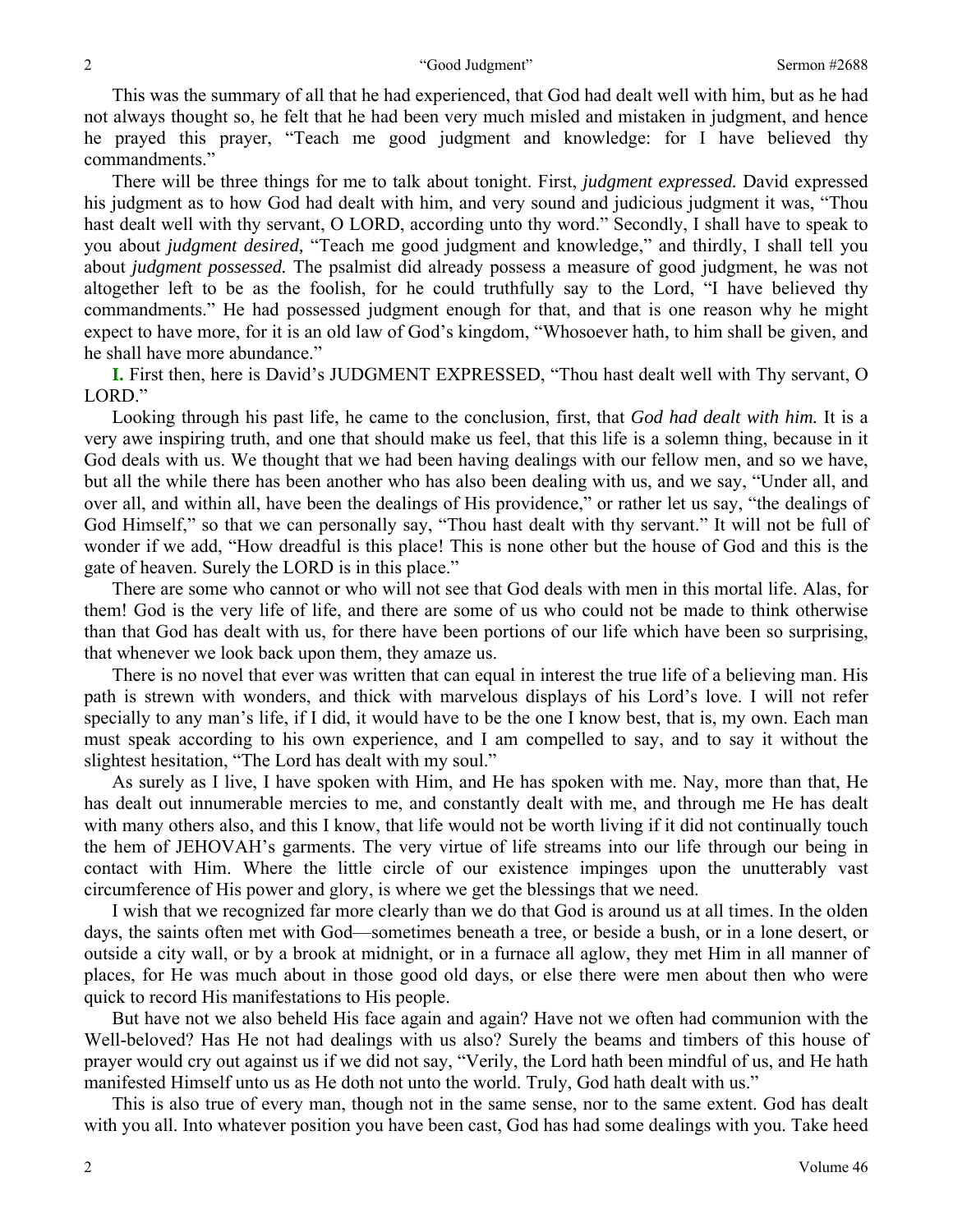#### Sermon #2688 "Good Judgment" 3

lest His dealings of longsuffering, being slighted, He should begin to deal with you after another fashion, for He has a rod of iron, and woe be to the potter's vessels in the day when He begins to dash them in pieces! Oh, that He might deal with us only in mercy, and never come to deal with us in wrath, as He will have to do with the men who go on in their iniquities! That is the first judgment of David that God had dealt with him.

But he also judged that *God had dealt well with him,* "Thou hast dealt well with thy servant, O LORD," and this too, is our judgment. Taking God's dealings as a whole, He has dealt well with us. There are some points in His dealings with us, which have been so special that the words of our text hardly appear emphatic enough to describe them.

For instance, when I think of God's purposes concerning us from before the foundation of the world, it hardly seems sufficient to say, "The Lord hath dealt well with us." When I remember the covenant, that "everlasting covenant, ordered in all things, and sure," I want to say something much stronger than that God hath dealt well with us, I prefer to say that He has dealt with us like a God, in a divine way, for which there is no earthly comparison.

Then, when He gave His Son to bleed and die for us, and when He sent His Spirit to convert us, and then to dwell in us, it is not enough if I say, "Thou hast dealt well with thy servants." It is better than well, it is indescribably, unutterably well that God has dealt with us in the way of free, rich, sovereign, immutable, everlasting love—glory be to His holy name!

But take our personal experience, for I suppose the psalmist is here referring to that. How well the Lord has dealt with us in providence! Adding up all our varied experiences, we can truly say that all things have worked together for our good. Life has been a strange mixture for some of us, our coat of arms might be the checkers, black and white, for we have had sweets and bitters intermingled, bitter sweets and sweet bitters. What strange compounds many of our lives are! The evening and the morning have made the day from the creation, and we have had darkness and brightness, but putting the whole together, the result has been more than well.

If we had been the steerers of our own ship, we could not have steered it better than God has done, no, we could not have guided it anything like as well as He has done. We should have been sure to make a spiritual shipwreck long ago if we had been our own pilots. We would have been bankrupts before now if we had been our own managers, but God has managed our affairs so successfully, that looking upon the whole of them at this moment, we can truly say that God hath dealt well with us.

I may go much further than that, and say that if we were to take to pieces the whole of God's dealings with us, there is not one fragment out of it all of which we would not have to say that God has dealt well with us in it. This is especially true of those parts of His dealings with us which have seemed to be the roughest. Oh, how we ought to bless God for the use He has made of the rod! Among all the blessings of the covenant, surely there is none that, for our present imperfect state, has in it greater immediate virtues than the rod of the covenant from the strokes of which we have not been spared. How grateful we ought to be for sanctified affliction! Wisely did the poet write, concerning the varied experiences of God's children—

> *"'Tis well when on the mount They feast on dying love, And 'tis as well in God's account, When they the furnace prove."*

I am sure that, in looking back upon all the way that the Lord has led you, those of you who are His children will be bound to say that goodness and mercy have followed you all the days of your life. There has not been a single mistake or one unkind act on God's part. He has cut you sometimes with the very sharpest knife He had, and it was necessary for Him to cut deeply with it so as to get out the very roots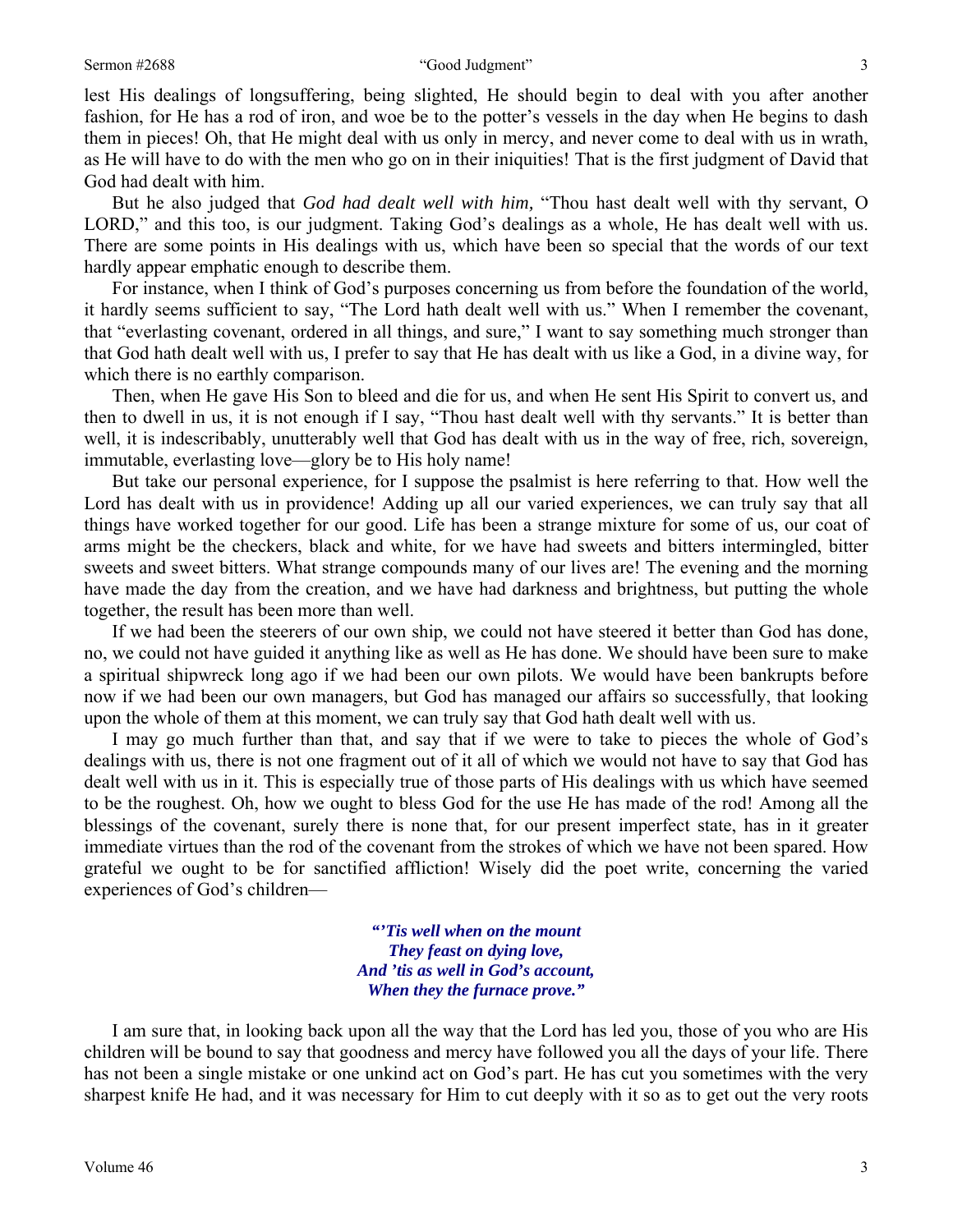of the cancer that was destroying you. You would have been lost if it had not been that you lost your all, and that loss was your greatest gain.

I have heard of one who said that he never saw till he was blind, and of another who said that he never ran in the way of God's commandments till he lost the use of both his legs. Oftentimes, that which has thrown us down has, in the best sense, lifted us up. So each believer can adopt the language of the text and say, "Thou hast dealt well with thy servant, O LORD." In every place, and at every time, it has been all well right through.

It has also been well in every sense of the word. "Well"—that is to say, *wise*. "Well"—that is to say, kind, which is something more than being simply wise. "Well"—that is to say, kinder than kind, the kindest of all. What God has done for us has always been the best thing that could be done, it could not have been better. I sometimes fear that, on our part, it could hardly have been worse, shame on us that it was so bad! But on His part, nothing could possibly have excelled it, every step that He has taken has been full of infinite love and wisdom.

And as to the ultimate effects and results of it all, it is well. There will come something better for us out of all that God has prepared for us than has come out of it yet, all is *well,* and all shall be *well.*  Pronounce the word with all the emphasis that you can lay upon it, and look at it from all sides, and then say, "Thou hast dealt well with thy servant, O LORD."

Now let me shift this kaleidoscope a little, that you may take another peep at all the marvels that it contains. Notice next, that *God has dealt well with us as His servants,* "Thou hast dealt well with thy servant, O LORD." Of course, He has dealt well with us as His sons, giving us the child's portion and the heir's portion. He has dealt well with us as His bride, as the members of His mystical body, and so on, but David said to the Lord, "Thou hast dealt well with thy servant," and I will try to show you how He has dealt well with us as His servants.

First, He has given us blessed work to do. There is no such employment as serving God, this employment is our enjoyment. To serve God is to reign. The Lord has sometimes given us difficult service—so we have thought, but He has always given us proportionate strength, and has never exacted of us more than He has enabled us to accomplish.

On another occasion, David wrote, "Unto thee, O LORD, belongeth mercy, for thou renderest to every man according to his work." That is to say, "You have supplied the straw when you have expected the bricks to be made. You have given the five talents if you have looked for five other talents to be gained as interest on them. You have dealt well in giving little work to those who have had little strength, and less work when the strength has grown less, and more strength when more work had to be done, and most strength of all when work and suffering came together. You have been very considerate of Your servant's broken bones and many weaknesses. You have dealt well with Your servant in that way."

But servants expect to receive not only work, but provision, and the Lord has dealt well with His servants in that respect also. He has always kept us in livery, sometimes we may have thought that our clothes were getting pretty well worn out, and that it was time for us to have a change, but it has always come. We have always had food also. God has never kept a stinted table, and we may say of our Heavenly Father's house that there is always bread enough and to spare for all His servants.

The Lord has supplied us in providence, and especially in grace, what fat things full of marrow, what wines on the lees well-refined has He prepared for us! God never starves His servants, or puts them on short commons. No, each one of them can truly say to Him, "Thou hast dealt well with thy servant, O LORD, according to thy word, both in provender and in labour."

And servants like, besides that, to get a word of encouragement now and then from their masters. There was one who left an excellent master, with whom he had traveled all over the Continent, and when his master asked the reason why he wished to leave him, he answered, "You have not been unkind to me, you have given me all the wages that I wanted, but when I have been with you in the darkest nights, in the heaviest tempests, in the most terrible frosts, you have never spoken a cheering word to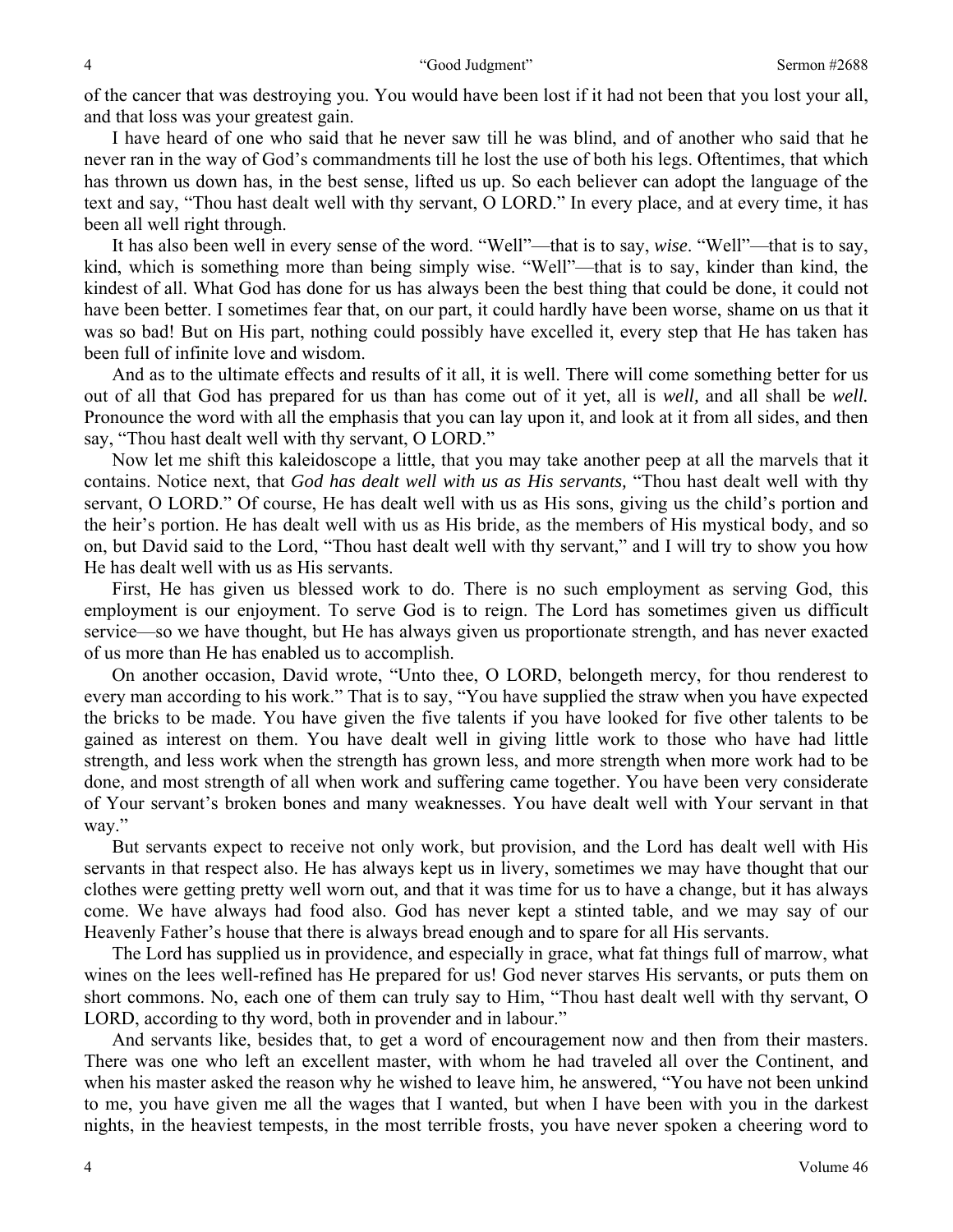me, and I cannot continue to live such a life as that." You know that a kind word or a smiling look will go a long way, and in this respect also we can each one say, "Thou hast dealt well with thy servant, O LORD." How graciously He has smiled upon us when we have been trying to serve Him! How much He has made of our little! He has often commended us even when we have been blaming ourselves, and when we confessed that we were unprofitable servants, and only spoke the truth when we said so, He has been ready to say, "Well done, good and faithful servants."

He has often said to us, "I know your works," at the very time when we have hardly known them ourselves, or if we have known them, we have wanted not to recognize them, but to pass them by as if they were unworthy of notice. The Lord has indeed dealt well with His servants in the way of encouragement.

And so He has in respect to our wages. He has given us earnests of the pay which we shall receive at the end of our day's toil. Oh, that blessed pay! How rich we shall be when we receive it, not of debt, but all of grace, a whole heaven, and a whole Christ, and a whole God, for our whole hearts to enjoy throughout the whole of eternity! Was there ever such a "penny" as that paid to laborers at the close of their day's work?

But even on the way, the Lord has given us blessed earnests, sweet pledges of what is yet to come to us. We have good cause to love our Master, and to love His work, and to be grateful to Him for the pay He gives us for it, and again, each one of us can say to Him, "Thou hast dealt well with thy servant, O LORD." Is there any one of His servants here who will not say this? I always think that God has dealt well with me in not turning me out of doors, and I still pray the prayer—

#### *"Dismiss me not thy service, Lord,"—*

for I count it my highest honor to be permitted to do anything for Him. He might well say to any of us, "You are not worth your salt," and send us adrift, but He has not done so, and we can still say to Him, "Thou hast dealt well with thy servant, O Lord, and permitted him still to take his place in the ranks of those that wait upon thee, and therefore, blessed be thy holy name!"

So far, you see, David's judgment is one in which we fully coincide, "Thou hast dealt with thy servant," and "Thou hast dealt well with him." But we also agree with him that *God has dealt with us according to His Word.* It greatly sweetens a blessing when we know that it comes to us by way of the promises. Whatever God has done to us, in love and kindness, is only just what He said He would do.

Look back now, and see whether the print of providence does not exactly answer to the type of the promise. Concerning many things that we have needed, God said, "I will give them to you," and now we can say to Him, "Thou hast done so." He promised that He would be with us, He promised that He would bless us, He promised that bread should be given us, and that our waters should be sure, He said, "I will never leave thee, nor forsake thee," and all along He has acted according to His Word.

Even when He has chastened us, He has only fulfilled His own Word, "As many as I love, I rebuke and chasten." His pruning has been as Christ said it would be, "Every branch that beareth fruit, He purgeth it, that it may bring forth more fruit." When He chastises us for our disobedience, He only fulfils His threatening, "If ye walk contrary to me, I will walk contrary to you."

It is all according to the Word, and if anybody wants to know what the life of a Christian is, let him read what the promise of God is, for as far as God is concerned in the life of a Christian, the promise is a prophecy of what it will be, and the prophecy is fulfilled in the life of every man who puts his trust in God.

Now this was a sound judgment on David's part, but it was a judgment at which he appears to have arrived after God's dealings with him were almost ended. It would be far better, and much wiser, if we could daily learn to say, "Thou art dealing well with Thy servant, O LORD, according to Thy Word," but we are often so foolish that like old Jacob, we say, "All these things are against us." David probably felt that in former days, he had often made a mistake, so he here corrects himself and expresses a true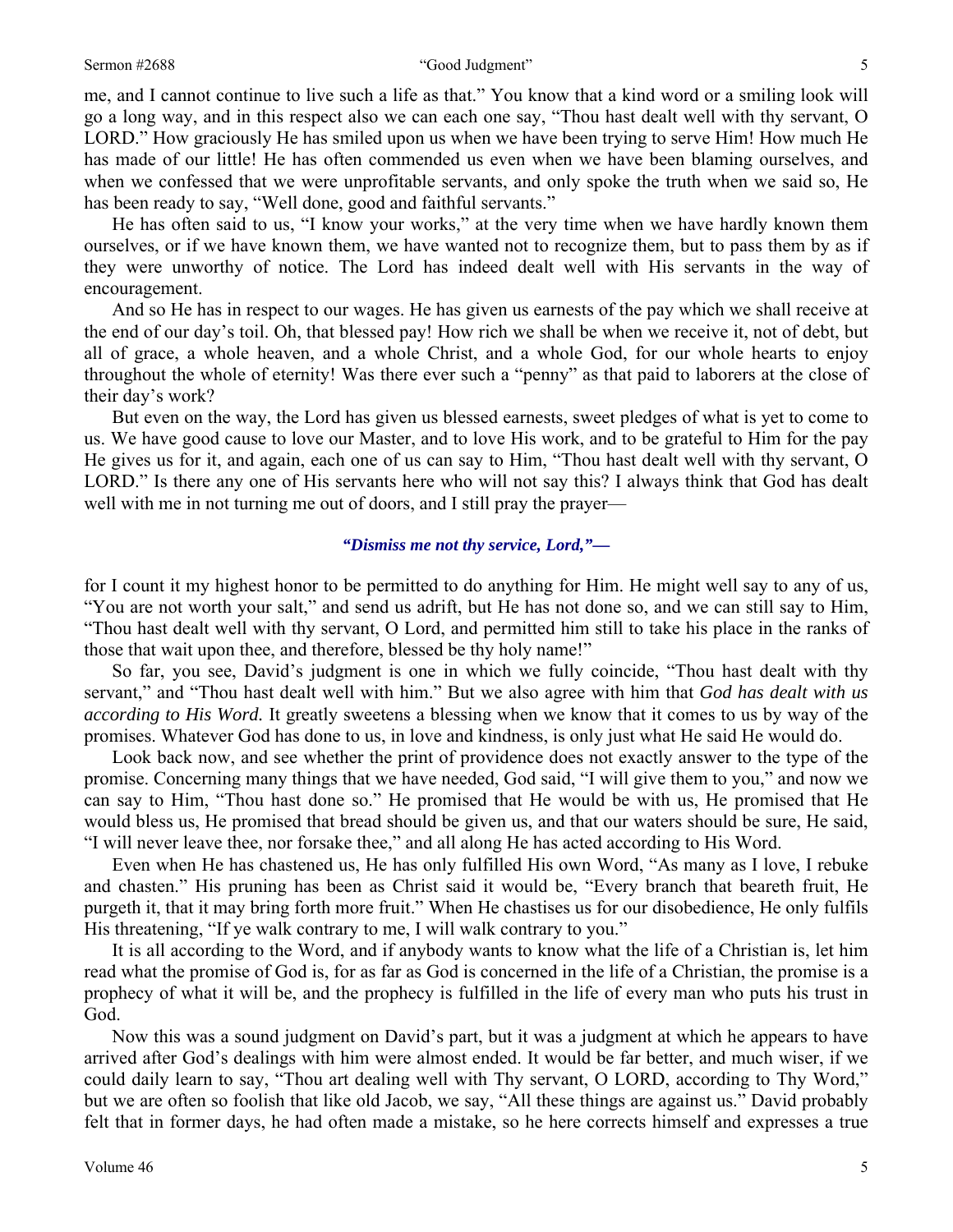and just judgment concerning the dealings of God with him. May we be taught to judge righteously of God while the work is still going on!

Is there anybody here, out of all God's people, who will do otherwise? If so, let me just suggest, that if we cannot say, "Thou hast dealt well with thy servant, O LORD, according to thy word," then in effect, we do say this, "Thou hast not dealt well with thy servant, O LORD; and thou hast not kept thy word."

Is there any child of God prepared to talk like that? Not one, and if you or I cannot say, "Thou art dealing well with thy servant, O LORD, according to thy word," then we are in effect saying, "Thou art not dealing well with thy servant, and thou art not acting according to thy word." Are we prepared to say that? No, not to say it—not to *say* it—perhaps we should be more honest if we did, but if anybody thinks it, let him prostrate himself before the God of heaven and earth, and ask for the forgiveness of his ungrateful unbelief in daring to think that God can be otherwise than good and kind towards a soul redeemed with the heart's blood of Christ, chosen from before the foundation of the world, and ordained to everlasting glory with God Himself.

May we fall back again, then, upon the bold assertion of the text and say to God, if we do not say it to anybody else—say it as we walk home, and say it as we kneel by our bedside—"Thou hast dealt well with thy servant, O LORD, according to thy word; and blessed be thy holy name!"

Now I must pass on to speak very briefly concerning the other two heads, they are the practical application of this first one.

**II.** Secondly, we have to consider GOOD JUDGMENT DESIRED, "Teach me good judgment and knowledge."

David felt that his judgment had been greatly at fault, so that he had made great mistakes with regard to God, and now that he had come to a more correct judgment, he offered this prayer, "Teach me good judgment and knowledge." This is what all Christians need—better judgment—more good judgment more sound judgment.

May God help us, for the future, first, to *judge His providence better!* 

# *"Judge not the Lord by feeble sense, But trust Him for His grace."*

Next, *judge your sufferings better,* and learn to believe that it is good for you that you have been afflicted. May we get our judgment more correct, so that it may not be so hasty, or so unbelieving! May our judgments not be, as they sometimes have been, desponding, dark, dreary! We need to have our judgments brightened up. Pray God to make them better.

Then we shall be able to have *good judgment in matters of doctrine*. I wish we could get all Christians to have good judgment in this respect. They go to hear one man who is very fluent, he preaches Calvinistic doctrine, and it is very sweet to them. Another preaches Arminian doctrine, and contradicts all that the first one said, but to these people it is equally good, for he also is an eloquent man. Almost any error is sucked down by nine out of ten of the professors of the present day so long as it is sufficiently sugared. If you will but spice it well, it matters not to them what it is.

I have been shocked to find how some will go, and listen to the veriest drivel, which is not the Gospel of God at all, so long as it is but fitly spoken. May God give us good judgment upon this matter! We have not as much as we ought to have, else we should have judged more wisely concerning much that we have heard.

"Lord, teach me good judgment and knowledge," means, "Let me know You. Let me know Your truth. Let me know the voice of Christ, so that I may not follow a stranger, because I know not the voice of strangers, and have that discretion which is not to be deceived." There are some preachers who would deceive the very elect, if it were possible, but the true saints shall not be deceived, for God will teach them "good judgment and knowledge."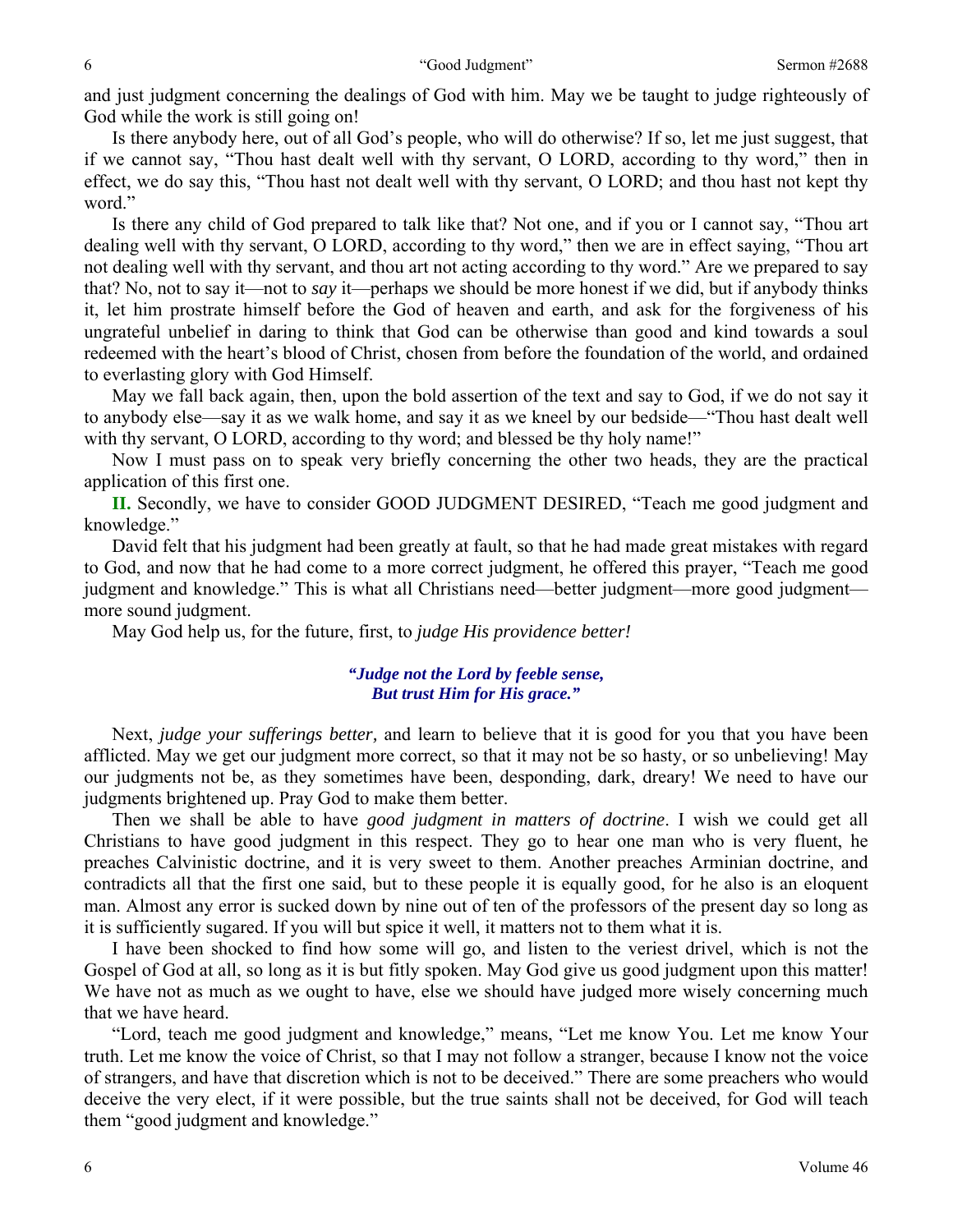#### Sermon #2688 **The Coolumber of Coolumber 1** and Coolumber 1 and Coolumber 1 and T

We also need *good judgment concerning our temptations.* We are often like silly little birds, which, for want of judgment, are allured by a bird call. Satan, like a cunning fowler with foolish birds, makes sure work of uninstructed Christians. They are taken as in a net, and if the Lord did not graciously deliver them, they could not escape. We need good judgment to spy out the hidden temptation, and to see through the devil's tricks and traps. He does not come to men showing his hoofs and horns, but he comes as an angel of light, and he is never so much a devil as when he appears to be an angel of light.

I feel pleased to think that the Revised Version has altered that clause in the Lord's prayer to, "Deliver us from the evil one." Some do not like it, because they do not believe in the evil one, or perhaps because they are too much his friend to wish to pray against him. But in these days, he is so intensely an arch enemy, and he slinks about so craftily, that many people have begun to imagine that he no longer exists, and he can do ten times more mischief because of that delusion, so we will pray against him flat in his face, "Deliver us from the evil one. Give us good judgment and knowledge, that we may not be ignorant of his devices."

We also need good judgment as to the many false spirits that are gone forth into the world. "Try the spirits," is an admonition that is still necessary, and we need to be taught good judgment that we may be able to do it, and discern between good and evil.

I will not detain you by speaking at any length upon this point, only I just want to say that if we have been mistaken about God, the probability is that we have been mistaken about other things, and even if the dealings of our own Heavenly Father have sometimes perplexed us, and we have come to wrong conclusions concerning them, we ought to distrust our own judgment about other things, and constantly go to God the Holy Spirit for teaching and enlightening, offering this prayer, "Teach me good judgment."

I wish that those who are troubled with skepticism and doubt would go to God in this way. If men who have difficulties would tell them to God in prayer, spreading out their dilemmas before the Most High, I believe He would teach them good judgment, and they would see their way where now everything seems to be dark and dubious. Let this plan be tried, and I believe it will not be tried in vain.

**III.** My last point is concerning JUDGMENT POSSESSED.

The psalmist had some good judgment, and therefore he asked for more. He possessed a measure of right judgment, which he expressed in these words, "I have believed thy commandments." That is a very unusual expression, because, generally, people believe doctrines or believe promises. But David says that he believed God's commandments. That is a phase of faith that is very seldom spoken of, and it means that, notwithstanding all David's troubles, he had believed God's sacred law to be a wise one, a just one, and a true one.

He had believed that it came from God, and he had therefore reverenced it. He had believed it to be infinitely wise, and therefore he followed it. He believed it to be right and therefore he stuck to it. He believed that in the end, it would turn out to be the wisest policy to do as God had bidden him, so he stood to that. He seems to say, "Lord, I am very foolish, yet I have had wit enough given me, by Your Spirit, to believe that Your commandments are the best that can be, so I wish to keep them, and to believe that Your commandments are the best guide to me in life, and therefore I desire to follow them."

Brother, if you do not know much, yet, if you know enough to be able to say to God, "I have believed Your commandments, and by Your grace, I have not departed from Your truth," then all will come right with you. Suppose a man is tempted to steal. I do not mean to go and pilfer, but to falsify an account, or cheat in business, or what is much the same thing, to get money by borrowing it when he knows he cannot repay it? Well, the man who acts like that does not really believe God's commandment, "Thou shalt not steal."

I have heard of one who wanted wood in winter time, and his neighbor in the next farm had a stack of wood. As he walked along the road, something whispered in his ear, "All things are yours." "Well," said he, "that thought comes from God, I will go and take home a log or two." When he had climbed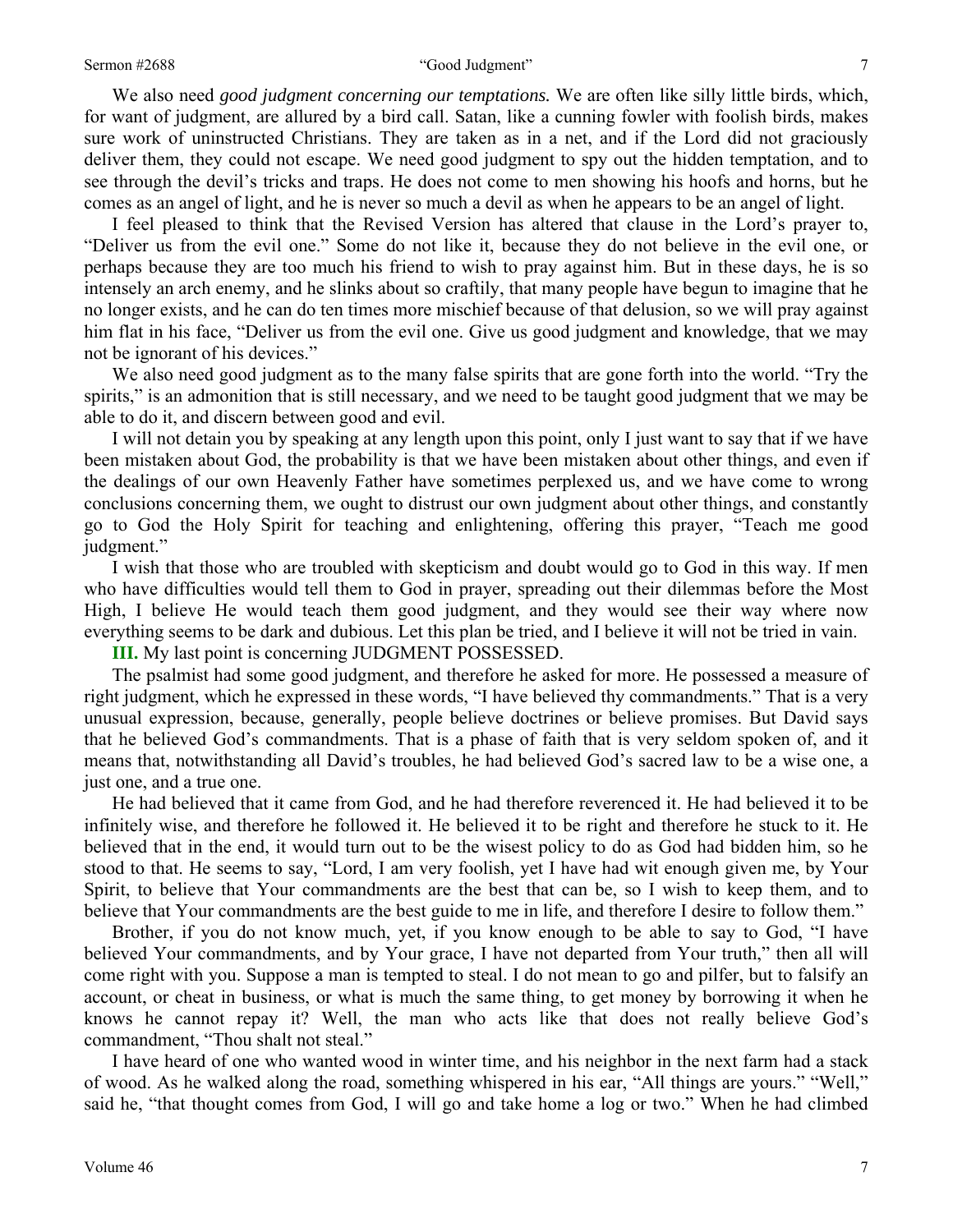over into the field, and begun to get the wood out of the stack, there came to his mind another passage of Scripture, "Thou shalt not steal," and he dropped the wood directly.

My dear friends, never believe an impression that is contrary to God's Word, in fact, I would like you not to believe any impression but that which comes from Scripture itself. I met the other day, a person who was impressed that he was to preach for me. He said that it was revealed to him, by the Spirit of God that he should preach for me one Sunday. I told him that he should do so when the Spirit of God also revealed it to me, but that I did not believe in lopsided revelations. I thought that it was needful for the revelation to come to me as well as to him. When it does, I will attend to it.

Some people have, every now and then, a supposed revelation that just suits them. A man believes that it is impressed upon him to do exactly what he wants to do. For instance, he is sure that he ought to get married, many young people are quite sure about that matter when it would be far better for them not to do anything of the sort. A man is often impressed that he ought to do a thing simply because he wants to do it, the wish is father to the thought.

Now, if you believe God's commandments, you will not always believe in what looks like a providence. Do you not know that there are devil's providences sometimes, at least that is what I call them. When Jonah went down to flee unto Tarshish, he found a ship going there, was not that a remarkable providence? Perhaps he said to himself, "I felt some doubt about whether I was right in going there, but when I got down to the seashore there was a ship, and there was just room for me to go as a passenger, and the fare was just the amount that I had got, and so I felt that it must be of the Lord." Nonsense Jonah, it is of the Lord for you to do what is right, and if you have judgment enough to do that, let others be foolish enough to follow this impression or that, this whim or that, this notion or that, which may come to them from Satan, or their own evil hearts.

Be you dear friends, wise enough to stand to the plain commandments of the Word. God help you to do so, for uprightness and integrity shall preserve you, and nothing else will. "Trust in the Lord, and do good, so shall you dwell in the land, and verily you shall be fed." Those who do not believe God's commandments, and run off to all sorts of shifts, and schemes, and tricks of their own, will have to suffer for it. Pray to God to teach you good judgment, and if He has given you a measure of it, may He continually give you more and more, for His name's sake! Amen.

# **EXPOSITION BY C. H. SPURGEON**

# *PSALM 119:64-72*

**Verses 64-67.** *The earth, O LORD, is full of thy mercy: teach me thy statutes. Thou hast dealt well with thy servant, O LORD, according unto thy word. Teach me good judgment and knowledge: for I have believed thy commandments. Before I was afflicted I went astray:* 

Prosperity had been to the psalmist like the gap in the hedge through which the sheep wander from the shepherd; but affliction had been to him like the prickly bushes that often stop the sheep from wandering still further, so he says, "Before I was afflicted I went astray:"—

#### **67.** *But now have I kept thy word.*

What a benefit, then, affliction had been to him, and what a blessing it often is to us! So, instead of dreading it as we usually do, we ought to welcome it, and be on the lookout for the blessing which is to come to us through it. Many a child of God has joined with Dr. Watts in singing—

> *"Father, I bless Thy gentle hand; How kind was Thy chastising rod; That forced my conscience to a stand, And brought my wandering soul to God!*

> > *Foolish and vain, I went astray*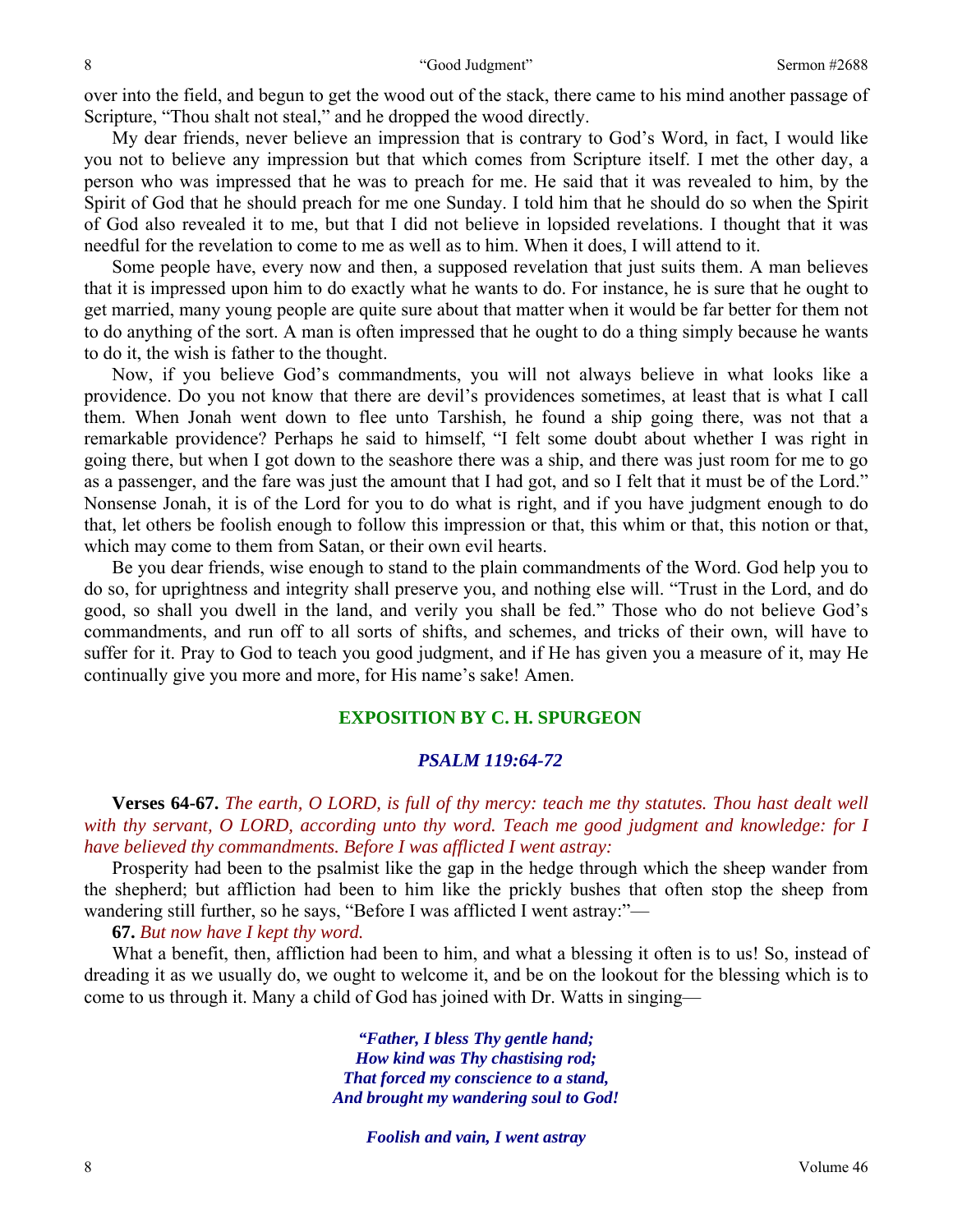*Ere I had felt Thy scourges, Lord; I left my guide, and lost my way; But now I love and keep Thy word."* 

### **68.** *Thou art good, and doest good;*

What a delightful description this is of God and His works! Who is good? Our Lord Jesus supplies the answer, "There is none good but one, that is, God." And His works are like Himself, "Thou art good, and doest good."

# **68.** *Teach me thy statutes.*

In the twenty-fifth psalm, David wrote, "Good and upright is the LORD: therefore will He teach sinners in the way," and here, because the Lord is good, and does good, the psalmist prays, "Teach me thy statutes." He will teach us that which is good because He is Himself good. What a blessing it is for us to have such a Teacher! How wonderful it is that God should be so condescending as to take us into His school!

# **69.** *The proud have forged a lie against me:*

They have kept on hammering away until they have finished the falsehood; they have "forged" it, as one forges a deadly weapon in the fire.

# **69.** *But I will keep thy precepts with my whole heart.*

"It is no use for me to trouble about them. When they have forged one lie, they will probably forge another, and there is practically no end to that black business. It is no use for me to try to answer them, I will turn to a far more profitable occupation: 'I will keep Your precepts with my whole heart.'"

## **70.** *Their heart is as fat as grease;*

Insensible, lifeless—they have no conscience, no feeling, they are so proud of their prosperity that they are afflicted with fatty degeneration of the heart.

#### **70.** *But I delight in thy law.*

What a blessing it is for us to find our fatness there—to delight in the marrow and fatness of God's law!

# **71.** *It is good for me that I have been afflicted: that I might learn thy statutes.*

The psalmist was so impressed with the benefits which he had derived from his afflictions that he returned to the subject, "It is good for me that I have been afflicted; that I might learn thy statutes."

There is much teaching power about God's rod. He always keeps one in His school, and it is greatly needed for such dull scholars as we are. Many a child of God can repeat the psalmist's testimony, "It is good for me that I have been afflicted; that I might learn thy statutes." "Thou hast whipped a little knowledge into me, and not much has come in any other way."

# **72.** *The law of thy mouth is better unto me than thousands of gold and silver.*

David had a great deal of gold and silver, far more than any of us have, but yet he thought very little of it in comparison with God's law. Many people despise gold and silver because they have not got any. The fox said the grapes were sour because they were beyond his reach. But here is a case, in which a man had as much gold and silver as he could ever want, yet he says that the law of God's mouth was better than all of it, and he was wise in saying so. For gold and silver can be stolen, riches often take to themselves wings, and fly away, even great wealth may soon be spent and gone, but God's law never leaves those who love it, nor lets them lose it. When all our spending money is gone, then is the commandment of God our treasure still. Happy is everyone who can say, with David, "The law of thy mouth is better unto me than thousands of gold and silver."

# **HYMNS FROM "OUR OWN HYMN BOOK"—73 (PART 2), 681, 214**